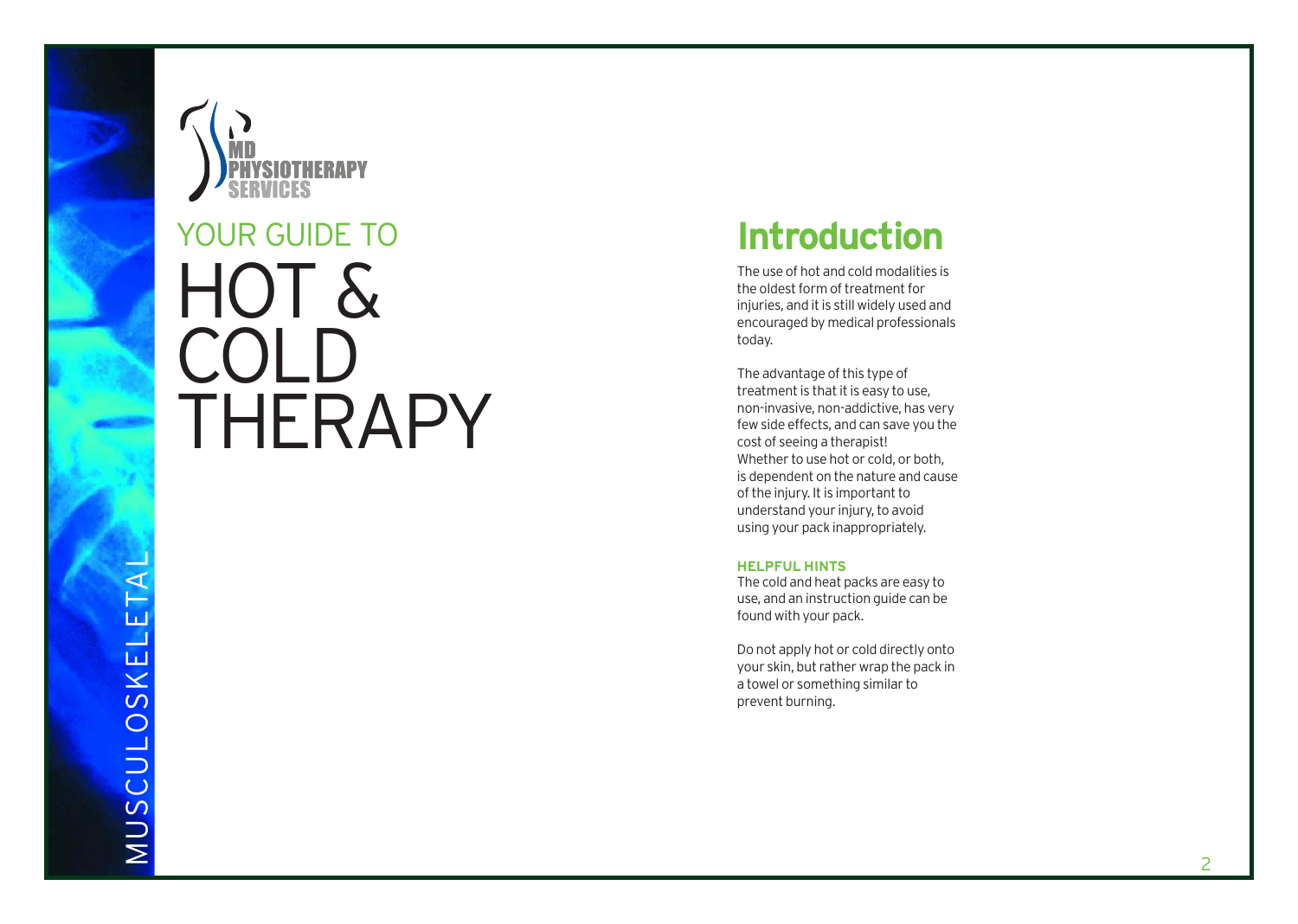The **RICE** principle is used extensively for any acute injuries involving swelling. It is cheap, easy to use and most importantly, extremely effective. It helps to minimize pain, and reduce swelling in the area.

Using ice can greatly improve recovery time for acute injuries, and should be followed immediately after you have sustained a soft tissue injury (within the first 24-48 hours).



| <b>REST</b>        | Stop using the injured area. Allow your injured region to<br>rest from weight bearing, or any activity that brings on<br>symptoms, for approximately 24 hours after the injury.<br>You can move the area, but make sure that it is pain free<br>to prevent any further damage |
|--------------------|-------------------------------------------------------------------------------------------------------------------------------------------------------------------------------------------------------------------------------------------------------------------------------|
| <b>ICE</b>         | Ice the area every 2 hours for 15-20 minutes to<br>decrease pain and swelling for the first 48-72 hours                                                                                                                                                                       |
| <b>COMPRESSION</b> | Apply pressure to the area in the form of a stocking.<br>tight sock, brace, strapping or bandage to provide both<br>support and pressure to decrease any swelling                                                                                                             |
| <b>ELEVATION</b>   | Keep the injured area raised. Elevate the area ideally<br>higher than your heart, to reduce swelling and pain                                                                                                                                                                 |

### **Cold therapy Heat therapy**

Heat therapy is a universal treatment used for pain and discomfort. It encourages blood flow to the targeted area, which brings oxygen and nutrients to the tissue and removes cell waste.

The warmth in the area decreases muscle spasm, relaxes tense muscles, relieves pain, and can increase range of motion.

Heat can be useful in chronic injuries of the neck, back, low back, and pelvic area, as an easy and effective method of pain-relief without common side effects of medication.



#### **WHEN NOT TO USE HEAT**  In the first 24hrs after an injury, as

it increases the blood flow to the area and will increase the swelling and slow the healing process

If you have a diagnosed pathology (such as a slipped disc)

If you have a diagnosed inflammatory condition (such as Arthritis), as it can aggravate the affected area

If there is any swelling present